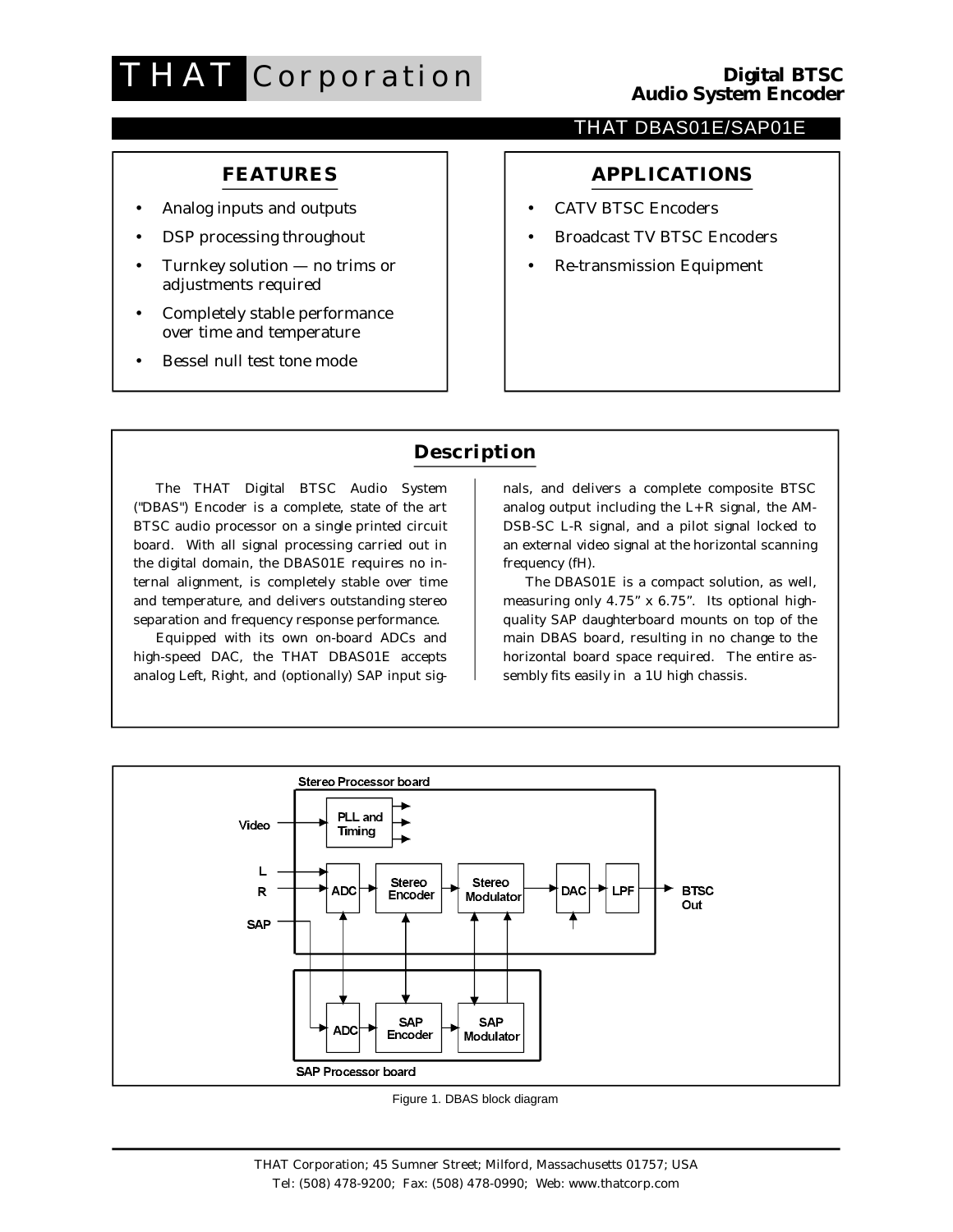#### SPECIFICATIONS<sup>1</sup>

## Absolute Maximum Ratings ( $T_A = 25^{\circ}C$ )

Operating Temperature Range (T<sub>OP</sub>) 0 to  $+70^{\circ}$ C

Storage Temperature Range (T<sub>ST</sub>)

-40 to  $+125^{\circ}$ C

# Electrical Characteristics<sup>1,2</sup>

### **Stereo Processor**

| Parameter                                     | Symbol                               | Conditions                                                 | Min      | Typ      | Max     | Units      |
|-----------------------------------------------|--------------------------------------|------------------------------------------------------------|----------|----------|---------|------------|
| <b>Power</b>                                  |                                      |                                                            |          |          |         |            |
| Power Supply 1                                | $V_D$                                | 365 mA max                                                 | $+4.75$  | $+5$     | $+5.25$ | <b>VDC</b> |
| Power Supply 2 (pos.)                         | $V_{\rm CC}$                         | 60 mA max                                                  | $+11.4$  | $+12$    | $+12.6$ | <b>VDC</b> |
| Power Supply 2 (neg.)                         | $V_{EE}$                             | 20 mA max                                                  | $-12.6$  | $-12$    | $-11.4$ | <b>VDC</b> |
| Audio                                         |                                      |                                                            |          |          |         |            |
| Input Overload Level                          | $V_{IN}$                             | L and R inputs                                             | 2.7      | 3.0      |         | $Vp-p$     |
| Input Impedance                               | $Z_{IN}$                             | L and R inputs                                             |          | 10.0     |         | $k\Omega$  |
| <b>Output Overload Level</b>                  | $V_{OUT}$                            | BTSC Comp. Out; 10kΩ load                                  |          | 3.0      | 2.0     | dBV        |
| Output Impedance                              | $Z_{OUT}$                            | BTSC Comp. Out                                             | 71       | 75       | 79      | Ω          |
| Minimum Resistive Load                        | $R_L$                                |                                                            |          |          | 600     | Ω          |
| Maximum Capacitive Load                       | $C_{L}$                              |                                                            | 100      |          |         | pF         |
| Separation 1 <sup>3</sup>                     | SEP <sub>1</sub>                     | 50 Hz to 200 Hz                                            | 35       | 40       |         | dB         |
| Separation $2^3$<br>Separation 3 <sup>3</sup> | SEP <sub>2</sub><br>SEP <sub>3</sub> | 200 Hz to 2 kHz<br>2 kHz to 14.5 kHz                       | 35<br>30 | 40<br>35 |         | dB<br>dB   |
|                                               |                                      |                                                            |          |          |         |            |
| Dynamic Range <sup>3</sup>                    | <b>DR</b>                            | max L=R input signal at 400Hz<br>50 Hz ~ 15 kHz unweighted | 80       | 85       |         | dB         |
| THD+N                                         |                                      | at 66.7% EIM <sup>4</sup>                                  |          |          |         |            |
|                                               | THD1                                 | 100 Hz                                                     |          | 0.07     | 0.1     | %          |
|                                               | THD <sub>2</sub>                     | 1 kHz                                                      |          | 0.15     | 0.2     | %          |
|                                               | TH <sub>D</sub> 3                    | $10$ kHz                                                   |          | 0.5      | 1.0     | $\%$       |

1. All specifications are subject to change without notice.

2. Unless otherwise noted, T<sub>A</sub>=25°C, V<sub>cc</sub> = +12V, V<sub>EE</sub> = -12V, VD = +5V

3. Measured through encode/decode cycle.

4. EIM = Equivalent Input Modulation (as defined in FCC Bulletin OET-60).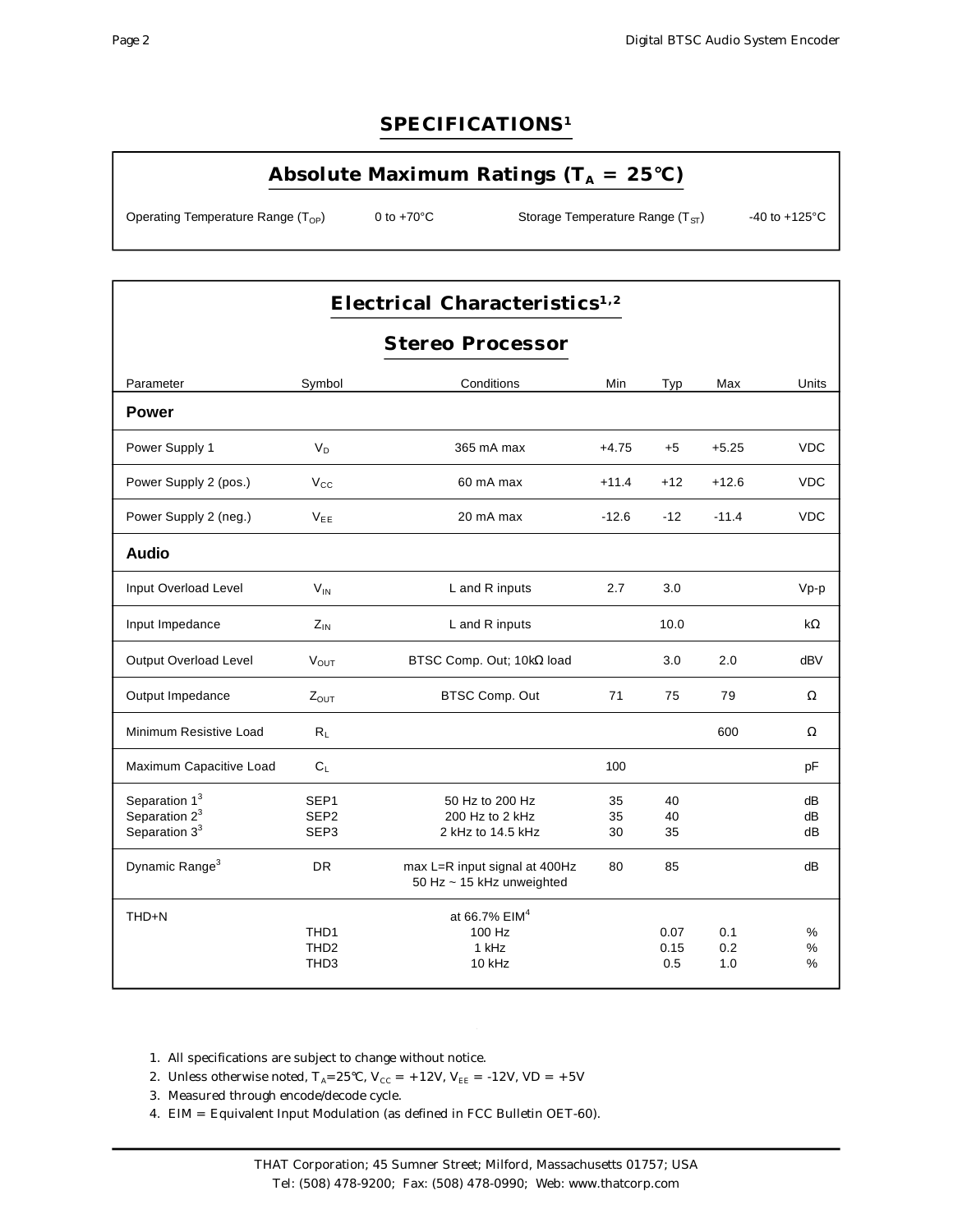|                                 |                                                                      | Electrical Characteristics <sup>1,2</sup> (Cont'd)                    |                  |                   |                   |                       |
|---------------------------------|----------------------------------------------------------------------|-----------------------------------------------------------------------|------------------|-------------------|-------------------|-----------------------|
|                                 | <b>Stereo Processor (Cont'd)</b>                                     |                                                                       |                  |                   |                   |                       |
| Parameter                       | Symbol                                                               | Conditions                                                            | Min              | Typ               | Max               | Units                 |
| Frequency Response <sup>3</sup> | FR <sub>1</sub><br>FR <sub>2</sub>                                   | 50 Hz to 14 kHz<br>20 Hz to 15.2 kHz                                  | $-0.3$<br>$-3.0$ | 0.0               | $+0.3$<br>$+3.0$  | dB<br>dB              |
| Video                           |                                                                      |                                                                       |                  |                   |                   |                       |
| Input Impedance                 | $Z_{\text{INvid}}$ 1<br>$Z_{INVID}2$                                 | Jumper selectable                                                     |                  | 10.0<br>75        |                   | $k\Omega$<br>$\Omega$ |
| Input Overload Level            | VINvid                                                               |                                                                       |                  | 1.5               |                   | $Vp-p$                |
| <b>Pilot</b>                    |                                                                      |                                                                       |                  |                   |                   |                       |
| <b>Pilot Frequency</b>          | FPILOT                                                               | lock range @ 15.734 kHz<br>(locked to video input at f <sub>h</sub> ) | $-3$             |                   | $+3$              | Hz                    |
| Pilot Injection                 | <b>INJPILOT</b>                                                      |                                                                       | 4.7              | 5.0               | 5.3               | kHz                   |
|                                 |                                                                      | <b>SAP Processor</b>                                                  |                  |                   |                   |                       |
| Parameter                       | Symbol                                                               | Conditions                                                            | Min              | Typ               | Max               | Units                 |
| Power Supply 1                  | $V_{\text{Dsap}}$                                                    | 260 mA max                                                            | $+4.75$          | $+5$              | $+5.25$           | <b>VDC</b>            |
| Power Supply 2 (pos.)           | $V_{CCsap}$                                                          | 40 mA max                                                             | $+11.4$          | $+12$             | $+12.6$           | <b>VDC</b>            |
| Input Overload Level            | V <sub>INsap</sub>                                                   |                                                                       |                  | 3.0               | 2.0               | dBV                   |
| Frequency Response <sup>3</sup> | $FR1_{\text{sap}}$<br>$FR2_{\text{sap}}$                             | 50 Hz to 10 kHz<br>20 Hz to 10.5 kHz                                  | $-0.3$<br>$-3$   | 0.0               | $+0.3$            | dB<br>dB              |
| Dynamic Range <sup>3</sup>      | DR <sub>sap</sub>                                                    |                                                                       | 65               | 70                |                   | dB                    |
| THD+N                           | THD <sub>sap</sub> 1<br>THD <sub>sap</sub> 2<br>THD <sub>sap</sub> 3 | at 66.7% EIM <sup>4</sup><br>100 Hz<br>1 kHz<br>5 kHz                 |                  | 0.2<br>0.4<br>0.5 | 0.3<br>0.5<br>0.6 | %<br>%<br>%           |

1. All specifications are subject to change without notice.

- 2. Unless otherwise noted,  $T_A=25^{\circ}$ C,  $V_{CC} = +12V$ ,  $V_{EE} = -12V$ ,  $VD = +5V$
- 3. Measured through encode/decode cycle.
- 4. EIM = Equivalent Input Modulation (as defined in FCC Bulletin OET-60).

 $\hat{\mathcal{A}}$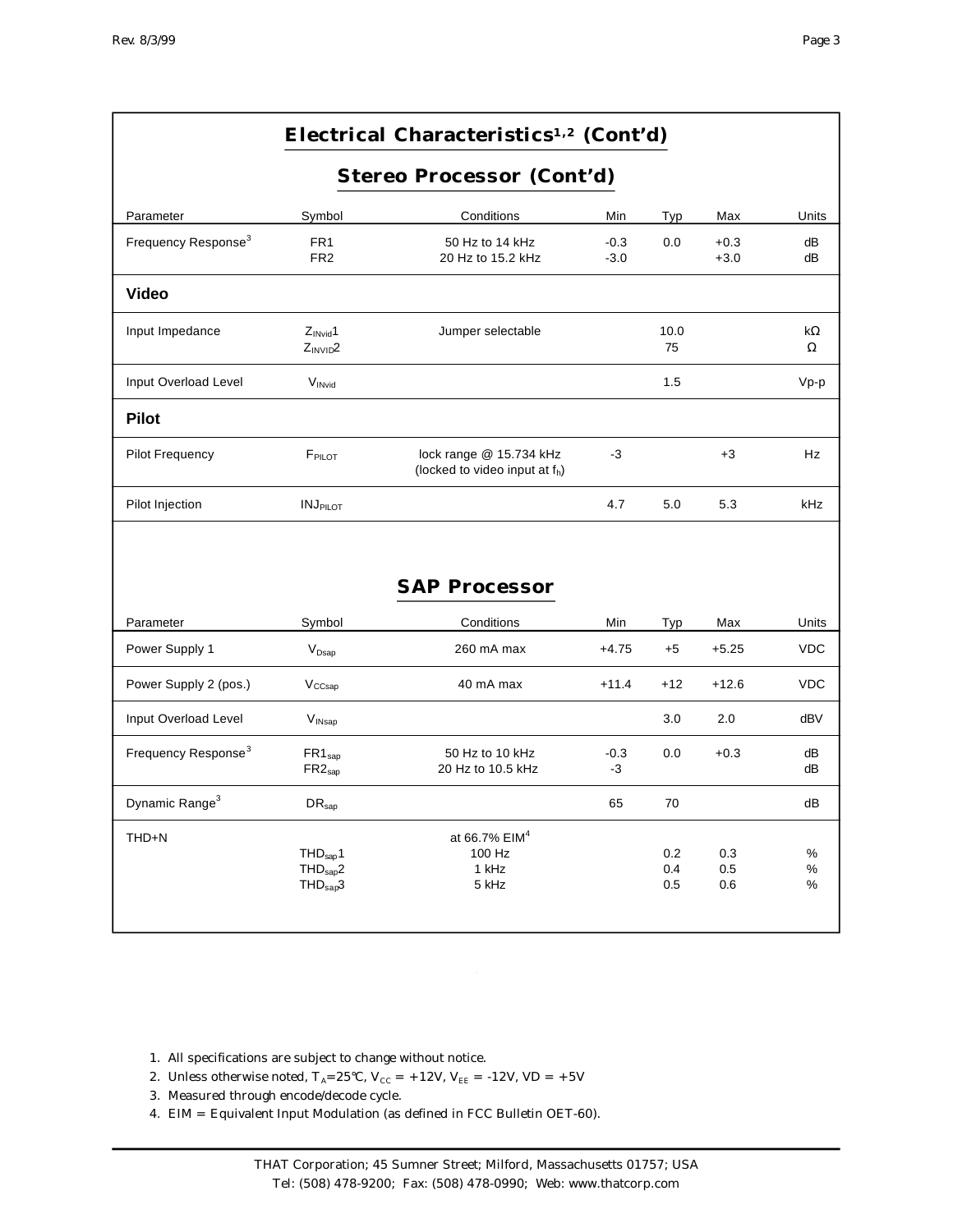The core of the THAT Digital BTSC Audio System Encoder is a Motorola 56002 DSP running at 66 MHz. This DSP provides complete BTSC baseband signal processing including the matrix function, sum-channel and difference-channel processing (including dbx-TV™ Noise Reduction encoding), and low-pass filtering. A separate 20 MHz Analog Devices 2104 DSP performs the AM double-side-band suppressed carrier (DSB-SC) modulation of the dbx-TV encoded difference channel and pilot tone injection.

An internal test tone mode generates the precise frequency and amplitude signal necessary for performing a Bessel null calibration to align the output signal level to an external FM modulator.

The pilot tone and sub-carrier are phaselocked to an external video reference by way of an external video signal input.

Power and signals interface to the board by way of a number of connectors. In addition, there are five general purpose I/O pins which can be customized to provide an interface for control and indicator functions. The board ships in a default configuration, and the pinouts and external circuit information are shown in Figures 2 and 3. Interested customers should contact THAT Corporation for more information on alternative interfaces, and on adapting the DBAS01E encoder firmware for particular applications.

Note that all input signals should be AC coupled to the DBAS board. A 22µF value for the coupling capacitors is recommended.

The Video Input impedance is controlled by the jumper at P8:

| Jumper open      | High impedance       |
|------------------|----------------------|
| Jumper installed | $75\Omega$ impedance |



Figure 2. DBAS01E main board layout SAP01E components and labels are drawn lighter; dimensions are in inches.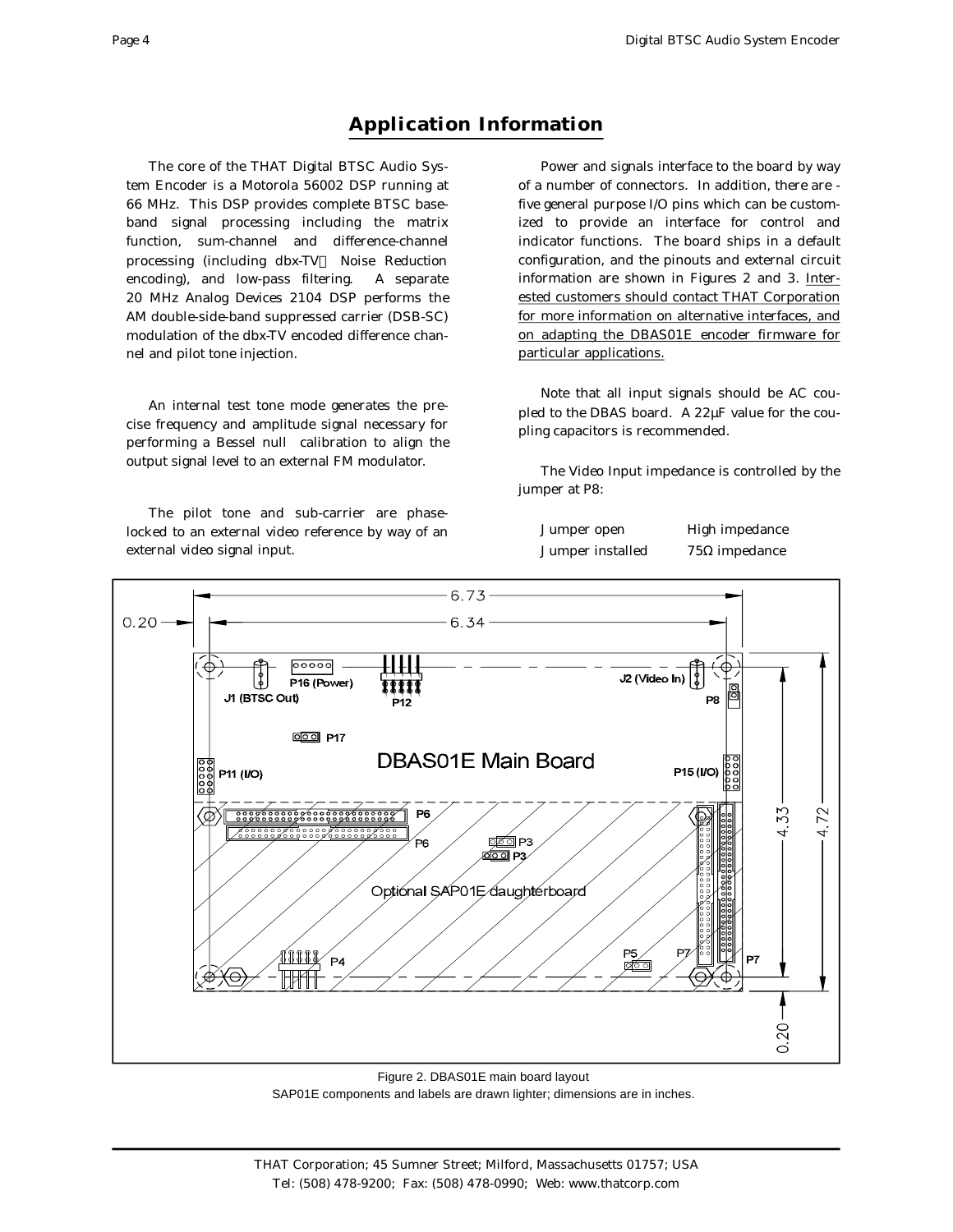

Figure 3. DBAS01E pinout and hookup information

An optional external daughter card provides Second Audio Program (SAP) encoding capability. This board also uses a Motorola 56002 for audio processing (again including dbx-TV Noise Reduction encoding), and a separate Analog Devices 2104 for the FM modulation function.

To attach the SAP01E daughterboard to the DBAS01E main board, refer to Figure 4 and follow this procedure:

- Attach the ribbon cable (supplied with the SAP01E) to connector P6 on the DBAS01E. Holding the SAP01E vertically in proximity to the DBAS board, attach the other end of the ribbon cable to connector P6 on the SAP board.
- Align the SAP01E with the spacers on the DBAS board, and attach using the supplied screws and washers.

• To in form the DBAS01E that a SAP board is present, install the jumper (shunt) supplied with the SAP01E so as to connect pins 3 and 4 of connector P9 on the DBAS01E board as shown in Figure 4.

The SAP01E installation procedure is now complete. No other connections should be made between the DBAS01E and SAP01E.

NOTE: Aside from jumpers P8 and P9 on the DBAS01E, do NOT remove or change the jumper locations without instructions from THAT Corporation technical personnel. The correct positions for all jumpers (except for the P9 shunt, installed only when a SAP board is present) are shown in Figure 2, and the DBAS01E is shipped in this configuration.

A separate demonstration fixture (DBASDEMO-E) is also available to facilitate power and signal connections to the DBAS (and SAP) boards. Equipped with convenient input and output connectors, pushbutton